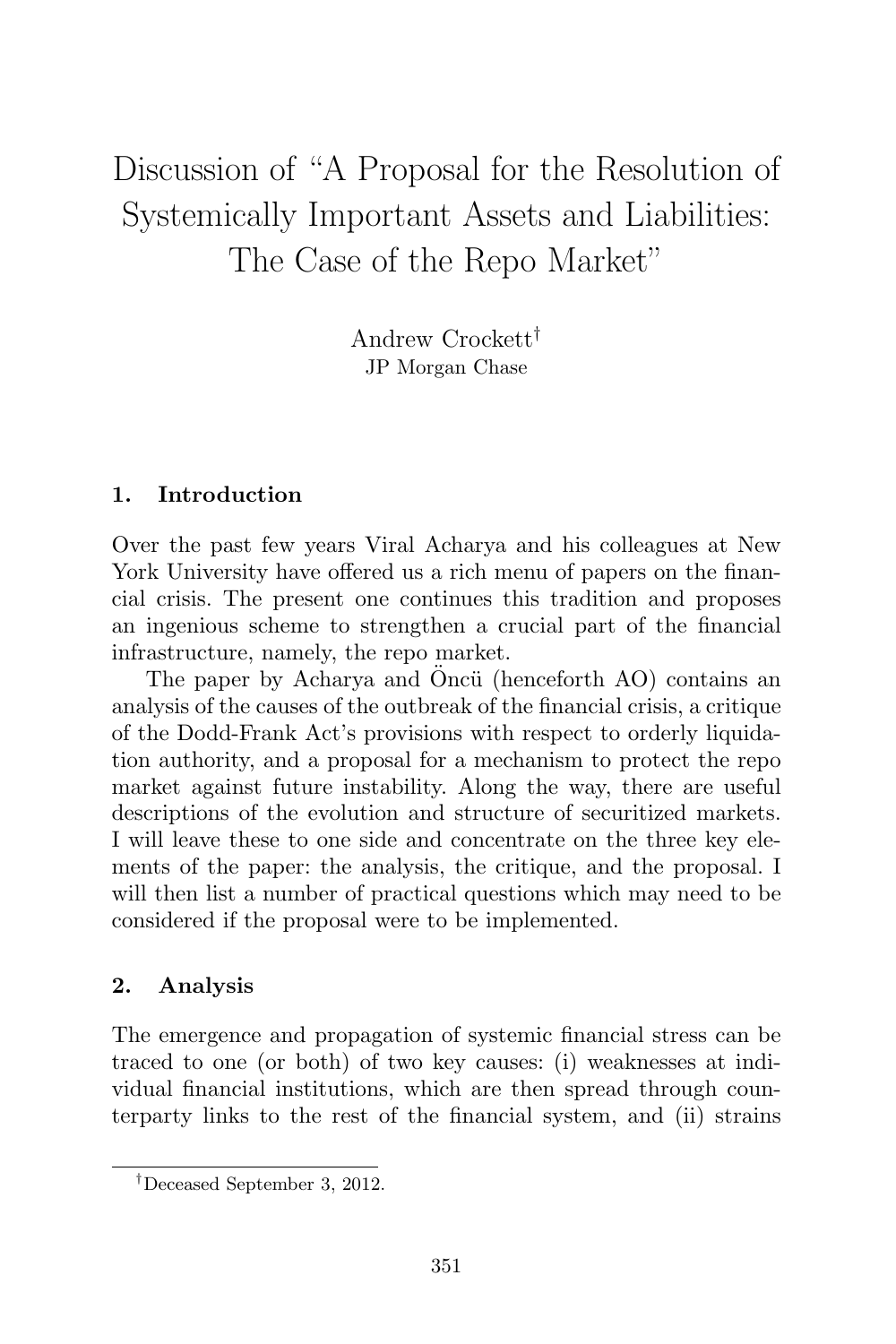in markets that affect a range of financial intermediaries simultaneously. AO label the first the "microeconomic" perspective and the second the "macroeconomic" perspective. There is, as they note, no reason why the two should not coexist, but the relative importance assigned to each has important policy implications. If the principal risk is that strains at an individual institution will spread throughout the financial system via counterparty linkages, the response is a combination of stronger capital and liquidity standards, along with improved techniques for the resolution of institutions in difficulty. If, on the other hand, systemic disruptions are due to stresses in markets, then all institutions that are active in such markets are likely to be affected in a similar manner. In such a case, crisis response needs to focus on alleviating the sources of market stresses rather than addressing problems at the institution level.

I note in passing that if financial distress is spread by common exposures to market shocks, this has implications for which institutions are regarded as "systemically important." Smaller institutions, taken together, will be just as systemic as a single large institution. This in turn would imply that the protection provided by higher capital and liquidity standards should apply equivalently to all institutions, not necessarily disproportionately to large ones.

AO argue, in effect, that the second cause of instability—namely, stresses in markets for "systemically important assets and liabilities" (SIALs)—was the more important in the recent crisis. The evolution of the crisis seems to me to bear out this view. Securitized banking, to use the terminology of Gorton and Metrick (2009), has grown enormously in recent decades. Non-bank financial institutions, and banks themselves to a significant extent, used the repo market either to fund their portfolios or as an outlet for investment. And it was a generalized "run" on these instruments that was both the trigger for the crisis and the channel for its spread.

Before the crisis, it was thought that the structure of the repo market would make runs unlikely, because the cash provider was a secured lender. And the fact that repos were "qualified financial contracts" (QFCs) meant that they were exempt from automatic stay in bankruptcy. With claims that were both liquid and secured, repo counterparties should, so the thinking went, have no incentive to run. And in practice the repo market functioned smoothly over several decades during which it grew rapidly.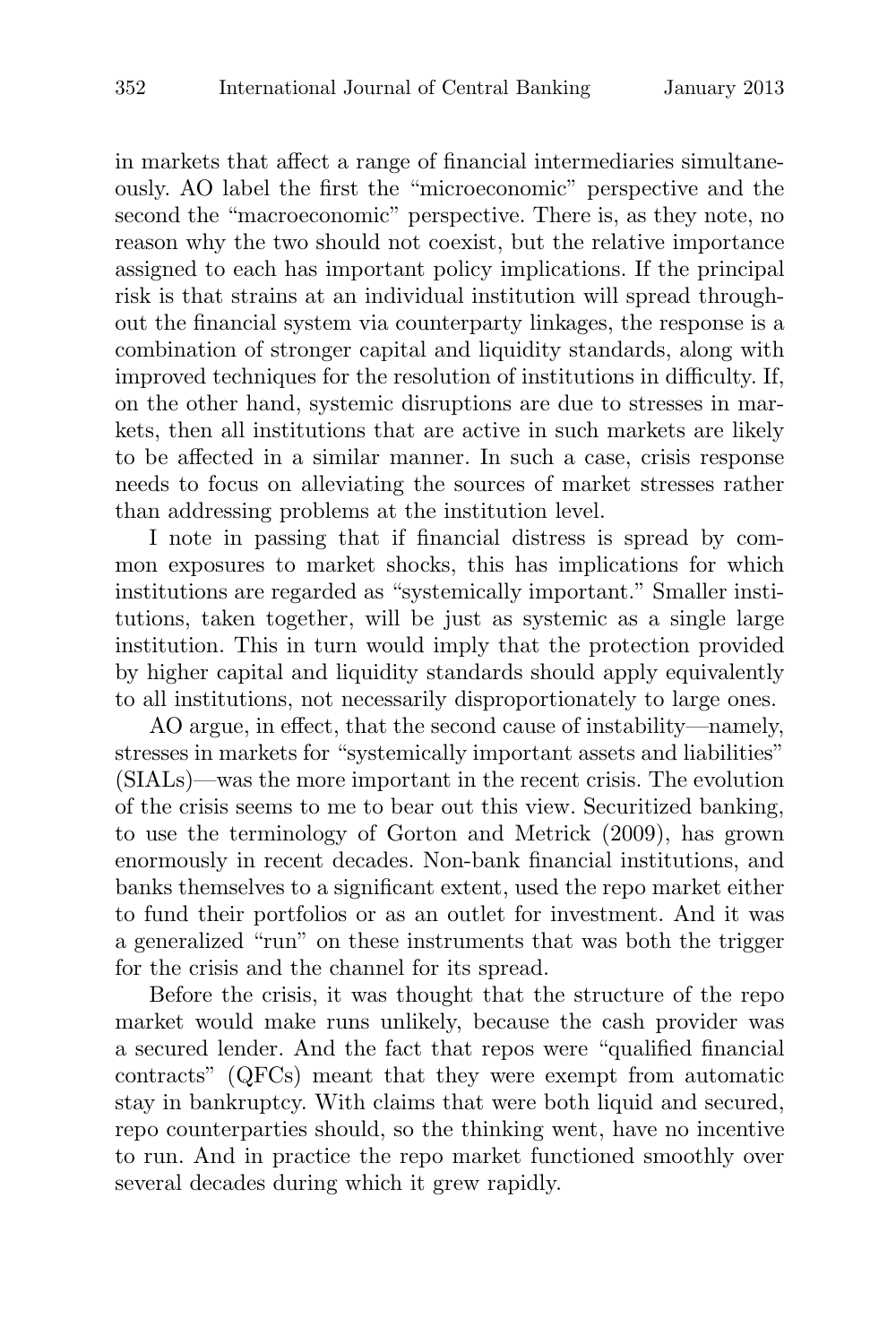Vol. 9 No. S1 Discussion: Crockett 353

Over time, however, as AO point out, the range of securities backing repo transactions was gradually broadened beyond shortterm government obligations to include a growing set of asset-backed securities. The size of the market and the number of participants also grew rapidly. A feature of the new securities backing repos was that they were longer term, harder to value, and less liquid than those used earlier. In some ways, the shadow banking system took on many of the characteristics of conventional banking, without the protections. Longer-term, illiquid assets were backed by short-term funding sources, without any lender of last resort being able to supply liquidity.

The latent risks materialized in 2007, when housing prices started to fall and market participants realized that the assets backing repo transactions might have impaired values. This set in motion a vicious spiral. Faced with the prospect of declining collateral values, providers of funds either insisted on more collateral or cut funding lines. Either way, borrowers had to liquidate assets, further depressing prices. And when lenders took possession of collateral, they were faced with losses if they tried to sell the collateral in a declining market. Eventually, as we know, the repo market dried up for many asset categories. Indeed, in the case of Bear Stearns, the company could not fund itself even with liquid collateral.

But should we care if shadow financial institutions get into trouble, so long as conventional banks, which manage the payments system, are protected? The answer is yes. In the first place, shadow financial institutions have become highly important in their own right. Secondly, banks have become intricately involved with the shadow financial system, and their health is closely related to its stability.

# **3. The Critique**

The essence of the AO criticism of the Dodd-Frank Act (DFA) is that, by focusing on resolution of financial institutions in difficulties, it fails to deal with the underlying cause of stress in the market for SIALs. Moreover, they see the Orderly Liquidation Authority (OLA) provided for under DFA as containing problematic aspects. If the FDIC as the relevant agency delays in invoking OLA, it is likely to precipitate a run as creditors seek repayment while they can. To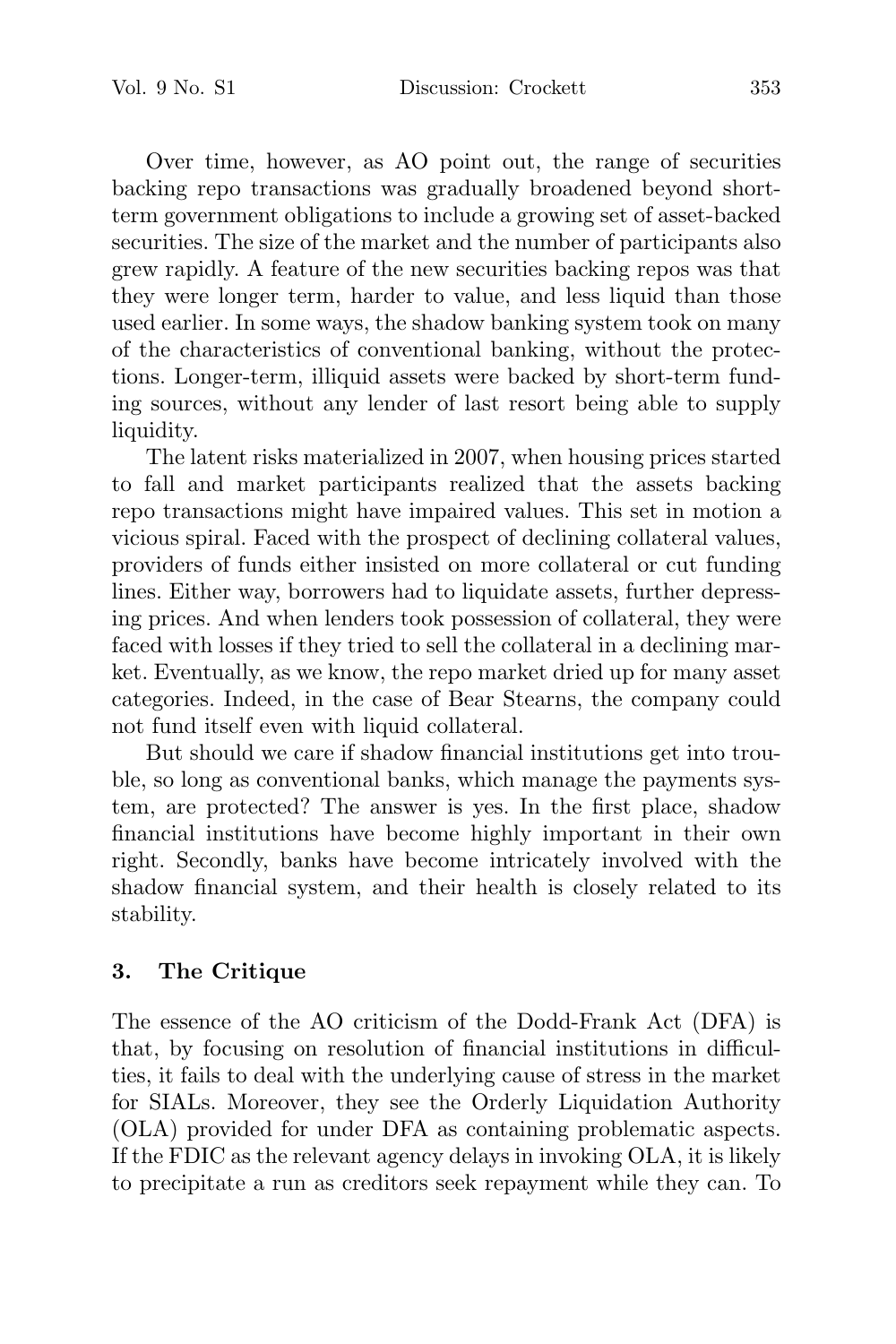address this problem, AO believe the FDIC is likely to use its access to funding to stem panic by bailing out a wide range of creditors. Another avenue of criticism is DFA's treatment of money-market mutual funds (MMMFs).

In my view, while some of the criticism of DFA is valid, other parts are misdirected. The problem is less that the FDIC will fail to use its orderly liquidation authority, or that it will use its access to funding to bail out financial institutions in difficulty, but that legislation will prevent it doing so in a way that best protects the interests of creditors. Perhaps the most striking example of this is the requirement under DFA that existing management be terminated. Punitive action of this kind may be morally satisfying, but is unlikely to be in the best interest of preserving value in the institution. And money-market mutual funds can be protected from runs by requiring either capital cushions or variable net asset value. In the words of Adair Turner, if MMMFs walk like a bank and quack like a bank, they should be treated as banks. Still, the criticism that DFA will not stop future runs on securitized lending seems valid. So long as repos can take place with potentially illiquid collateral, a shock to confidence risks a self-fulfilling rush to terminate contracts.

Lastly, AO consider that DFA does not deal adequately with the international dimension of the failure of a financial institution. Once again, this criticism may be somewhat harsh. As AO recognize, work is under way in the Financial Stability Board to develop mechanisms that, while falling short of full compatibility of bankruptcy regimes, offer the promise of collaborative solutions across jurisdictions.

#### **4. The Proposal**

AO's proposal deals with the repo market but could be extended to other markets for SIALs. It involves several aspects. First, they suggest that QFC status (exemption from stay in bankruptcy) should go only to repos secured by highly liquid and value-certain instruments (e.g., short-term Treasury securities and government-guaranteed claims). These can be liquidated easily without significant market disruption or loss of value.

All other repos, i.e., those based on less-liquid collateral, would be subject to a stay in bankruptcy (or resolution). But those that are of high quality, somehow defined, would be eligible to be acquired by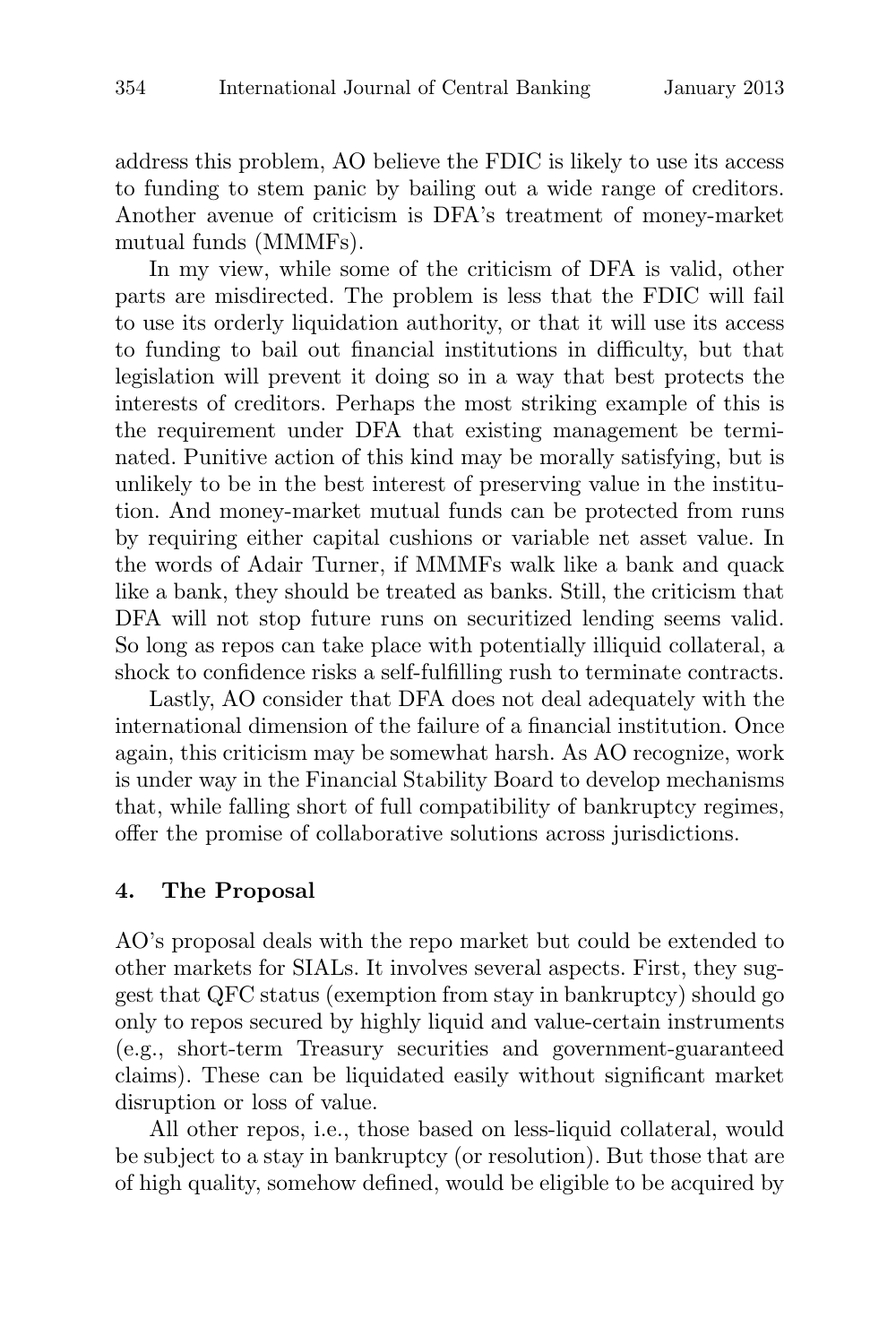a "Repo Resolution Authority" (RRA). The RRA would make an immediate payout to creditors secured by these assets of an amount that represented a conservative assessment of the ultimate recovery value. All other repos would be stayed in bankruptcy and would await settlement in the same way as the firm's other assets.

The proposal is intended to avoid fire sales of collateral and consequent loss in value. Holders of high-quality collateral would benefit from the knowledge that in the event of difficulties for the borrower, they would receive immediate payment (though with a discount) in respect of the collateral they held. The RRA would charge a market price for the liquidity enhancement it provided, thus avoiding moral hazard. By selling the collateral over time, and not in a distressed market, it would maximize recovery value. And if the conservative valuation of collateral proved to be optimistic, it would also have the right to "claw back" from creditors any losses it incurred in liquidating collateral.

### **5. Questions**

Despite the scheme's apparent attractions, a number of practical issues occur to me.

- **Would the RRA, as proposed, stop runs?** Repo lenders would still have an incentive to run when they had doubts about the solvency of a borrower and when they did not expect the RRA to pay out on the collateral immediately and in full. Of course, lenders would benefit from receiving some immediate payment, instead of having to liquidate collateral in a distressed market, so this would reduce the incentive to run, though not eliminate it.
- **How would the RRA value the collateral** against which it paid out to lenders? Under the scheme as proposed, the RRA would identify in advance the methods it would use to value collateral. How precise could it be, however? Experience suggests (residential mortgage-backed securities in the recent crisis) that the value of collateral could change over time. If the RRA gave precise estimates of collateral values, it would be turning itself into a rating agency. Decisions to change the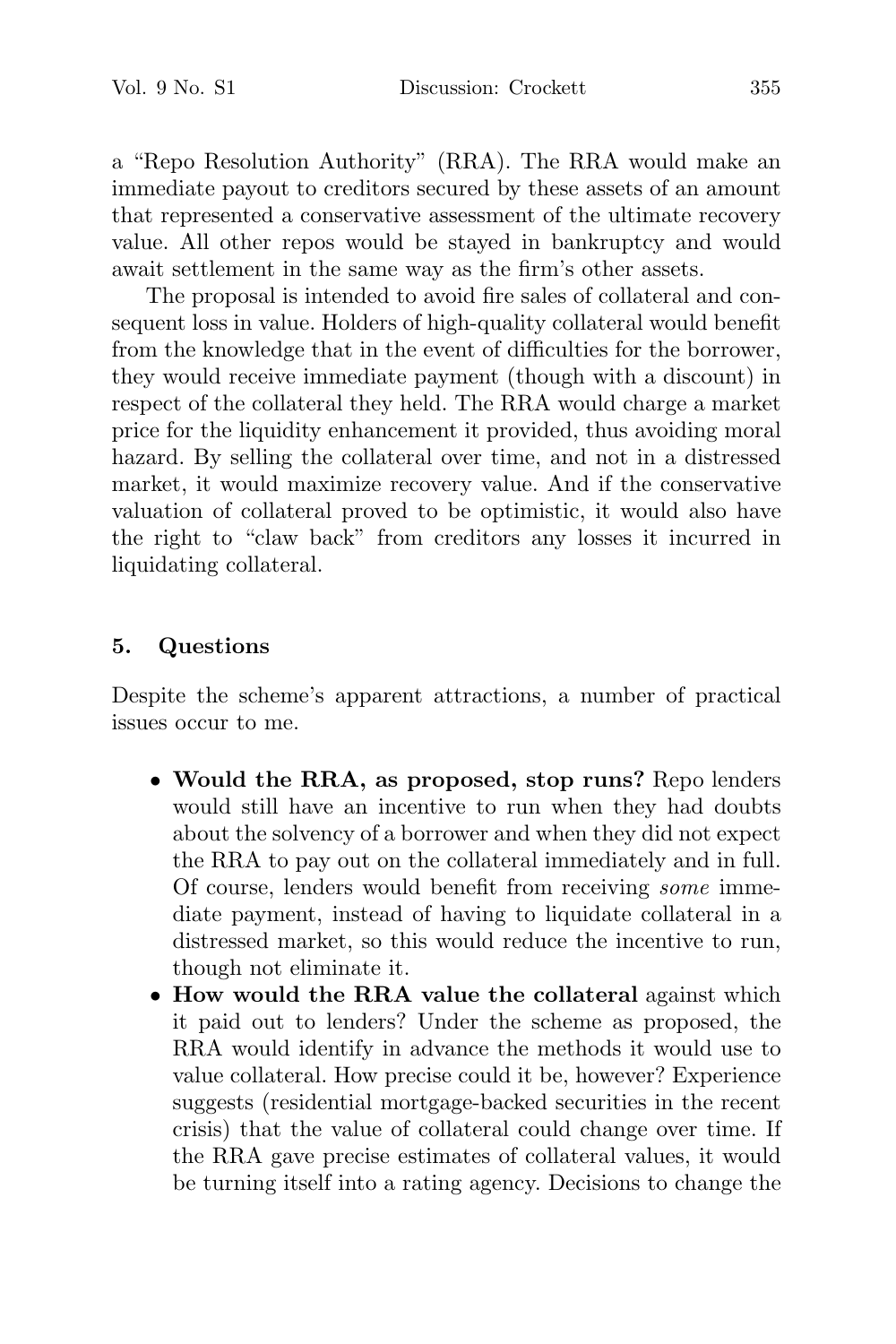value of certain types of collateral, if made by an official body such as the RRA, would be market-moving events.

- **How great is the risk that collateral would decline in value after it had been acquired by the RRA?** This seems quite possible if one considers the slide in collateral values in the course of the recent crisis. In such a case, the RRA would have a claim (and therefore a credit risk) on creditors who had surrendered their collateral.
- **Who would have the right to present collateral to the RRA for redemption?** Would it be only those whose counterparties had defaulted, or anyone (as in a lender-of-lastresort facility)? If it was only the counterparties of defaulters, would it be sustainable to provide recovery amounts above the distressed market price?
- **How would the RRA distinguish between different types of collateral**, in particular between "high-quality" collateral (covered by the scheme) and low-quality collateral (not covered)? Would such a distinction in practice lead to "cliff" effects and lobbying by market makers to have a progressively wider range of collateral included?
- **Would participation be voluntary or mandatory?** And would the levying of fees be on the instruments or on the holders? If on the holders, would non-financial participants in the market be included? Even if the scheme is mandatory and starts with all currently important jurisdictions, would there not be an incentive for activity to migrate to non-participating jurisdictions? This could be the case if, in good times, the costs of participating in the scheme were perceived to be greater than the benefits.
- **What would the RRA do in the intervals between crises?** (Recall that the repo market functioned without systemic stress for many decades before the present crisis.) It may be some time before the next crisis, given that measures to strengthen capital and liquidity standards at financial institutions mean that it might be a long time before another crisis occurs. One option would be to give the RRA supervisory functions over markets, but exactly how would these work?
- **How would one deal with the development of new financing mechanisms?** Financial engineering will deal with